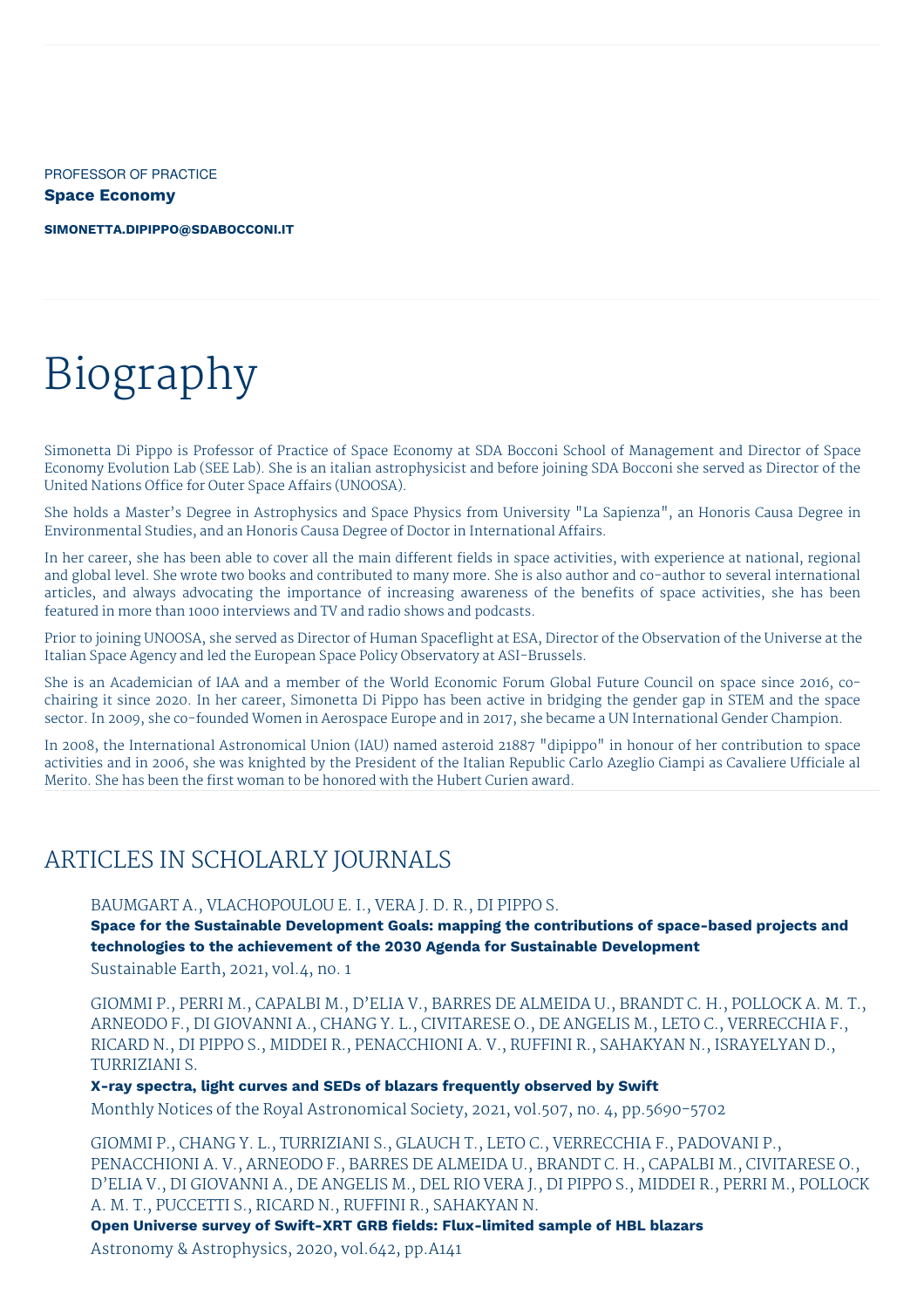GIOMMI P., BRANDT C. H., BARRES DE ALMEIDA U., POLLOCK A. M. T., ARNEODO F., CHANG Y. L., CIVITARESE O., DE ANGELIS M., D'ELIA V., DEL RIO VERA J., DI PIPPO S., MIDDEI R., PENACCHIONI A. V., PERRI M., RUFFINI R., SAHAKYAN N., TURRIZIANI S.

**Open Universe for Blazars: a new generation of astronomical products based on 14 years of -XRT data** Astronomy & Astrophysics, 2019, vol.631, pp.A116

MARTINEZ P., JANKOWITSCH P., SCHROGL K., DI PIPPO S., OKUMURA Y.

**Reflections on the 50th Anniversary of the Outer Space Treaty, UNISPACE+50, and Prospects for the Future of Global Space Governance**

Space Policy, 2019, vol.47, pp.28-33

GARCÍA YÁRNOZ D., KOJIMA A., DI PIPPO S.

**Access to Space: Capacity-building for development through experiment and payload opportunities** Acta Astronautica, 2019, vol.154, pp.227-232

#### DI PIPPO S.

**The contribution of space for a more sustainable earth: leveraging space to achieve the sustainable development goals**

Global Sustainability, 2019, vol.2

KOJIMA A., YÁRNOZ D. G., DI PIPPO S.

**Access to space: A new approach by the united nations office for outer space affairs** Acta Astronautica, 2018, vol.152, pp.201-207

MANN I. R., DI PIPPO S., OPGENOORTH H. J., KUZNETSOVA M., KENDALL D. J.

**International Collaboration Within the United Nations Committee on the Peaceful Uses of Outer Space: Framework for International Space Weather Services (2018-2030)**

Space Weather, 2018, vol.16, no. 5, pp.428-433

BALOGH W. R., ST-PIERRE L., DI PIPPO S.

**Towards a results-based management approach for capacity-building in space science, technology and applications to support the implementation of the 2030 agenda for sustainable development**

Acta Astronautica, 2017, vol.139, pp.385-389

FLAMINI E., ORI G. G., DI PIPPO S., OSINSKY G.

**Exploring Mars and its terrestrial analogues** Planetary and Space Science, 2009, vol.57, no. 5-6, pp.509

FOING B., ESPINASSE S., WARGO M., DI PIPPO S.

**Sorrento Lunar Declaration 2007**

Advances in Space Research, 2008, vol.42, no. 2, pp.246-247

FLAMINI E., DI PIPPO S.

**Titano: la scoperta di un nuovo mondo** Astronomia, April, 2007, vol.284

CORADINI A., CAMPBELL J., DE SANCTIS M., DI PIPPO S., ESPINASSE S., FLAMINI E., MUGNUOLO R., OROSEI R., PICCIONI G.

**Italian participation in the Mars exploration program** Advances in Space Research, 2001, vol.28, no. 8, pp.1197-1202

WITTMANN K., FEUERBACHER B., ULAMEC S., ROSENBAUER H., BIBRING J., MOURA D., MUGNUOLO R., DI PIPPO S., SZEGO K., HAERENDEL G.

**Rosetta lander in situ characterization of a comet nucleus**

Acta Astronautica, 1999, vol.45, no. 4-9, pp.389-395

DI PIPPO S., MUGNUOLO R., VIELMO P., PRENDIN W.

**The exploitation of Europa ice and water basins: an assessment on required technological developments, on system design approaches and on relevant expected benefits to space and Earth based activities** Planetary and Space Science, 1999, vol.47, no. 6-7, pp.921-933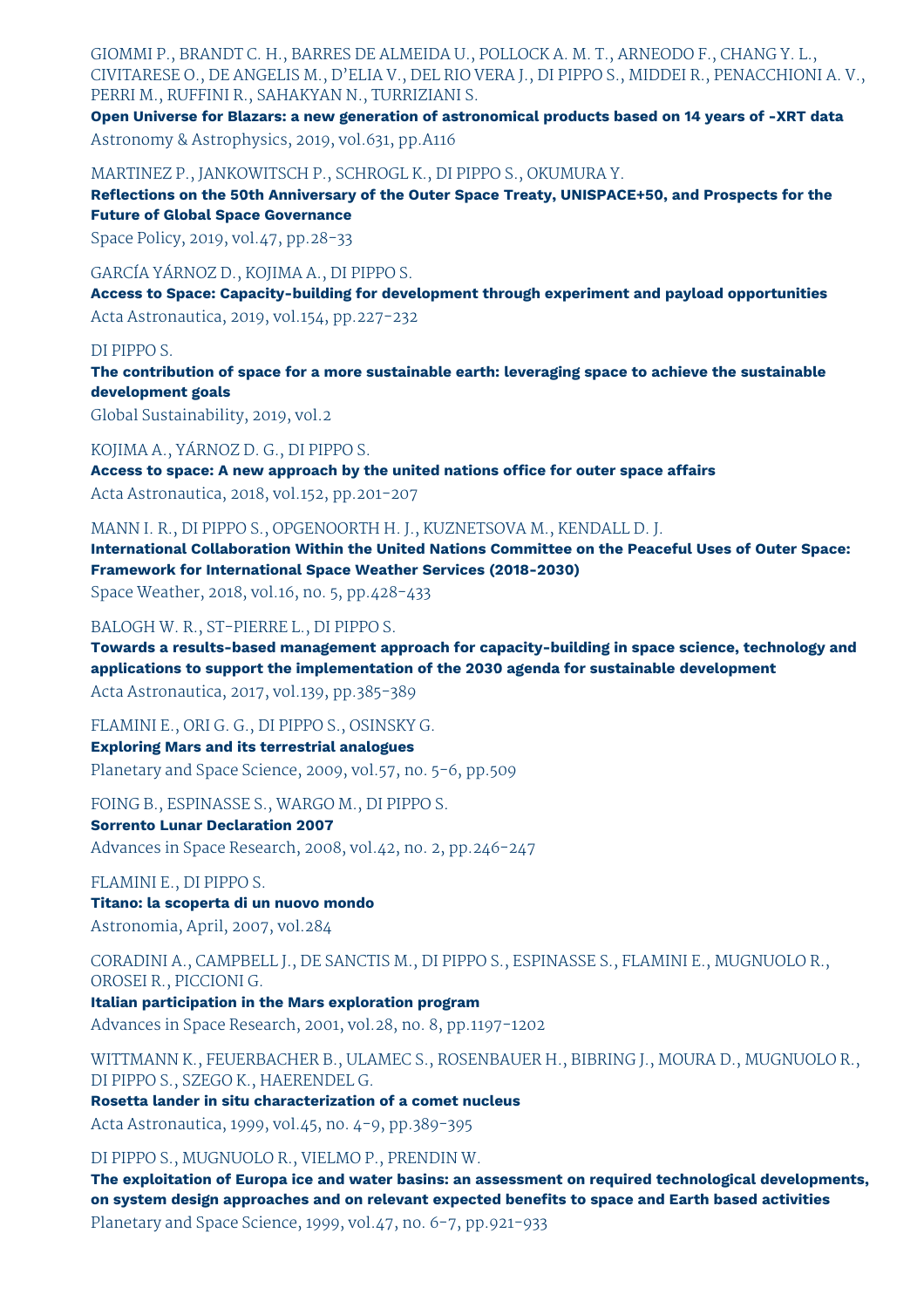HARRI A. M., MARSAL O., LOGNONNE P., LEPPELMEIER G., SPOHN T., GLASSMEIER K. H., ANGRILLI F., BANERDT W., BARRIOT J., BERTAUX J. L., BERTHELIER J., CALCUTT S., CERISIER J., CRISP D., DEHANT V., GIARDINI D., JAUMANN R., LANGEVIN Y., MENVIELLE M., MUSMANN G., POMMEREAU J., DI PIPPO S., GUERRIER D., KUMPULAINEN K., LARSEN S., MOCQUET A., POLKKO J., RUNAVOT J., SCHUMACHER W., SIILI T., SIMOLA J., TILLMAN J.

**Network science landers for Mars**

Advances in Space Research, 1999, vol.23, no. 11, pp.1915-1924

DI PIPPO S., COLOMBINA G., BOUMANS R., PUTZ P.

**Future potential applications of robotics for the International Space Station** Robotics and Autonomous Systems, 1998, vol.23, no. 1-2, pp.37-43

MUGNUOLO R., DI PIPPO S., MAGNANI P., RE E.

**The SPIDER manipulation system (SMS) The Italian approach to space automation** Robotics and Autonomous Systems, 1998, vol.23, no. 1-2, pp.79-88

#### SCIAVICCO L., DI PIPPO S.

**La Robotica Spaziale: stato dell'arte e linee di sviluppo** Alta Frequenza. Rivista di Elettronica, October, 1998, vol.10, no. 5

#### DI PIPPO S.

**Automation & Robotics: The key tool for space exploration** Acta Astronautica, 1997, vol.41, no. 4-10, pp.247-254

DI PIPPO S., IMEWG REPRESENTATIVES -. **International strategy for the exploration of Mars** Planetary and Space Science, 1995, vol.43, no. 5, pp.581-595

# PRACTICE-ORIENTED BOOKS

SMIRAGLIA C., TABACCO I. E., DI MARTINO M., DI PIPPO S., GUAITA C. **Dai Ghiacciai della Terra ai Ghiacciai dell'Universo** Erga Edizioni, Italy, 2007

DI PIPPO S. **Astronauti** Ugo Mursia Editore, Italy, 2002

# EDITED BOOKS

DI PIPPO S., DAVIDIAN K. (EDS.) **Public/private human access to space. Volume 2: Earth orbit and beyond** International Academy of Astronautics (IAA), Paris, France, 2018

# CONTRIBUTION TO CHAPTERS, BOOKS OR RESEARCH MONOGRAPHS

DI PIPPO S., WOLTRAN M., STASKO M. The Case for a United Nations Vision for Outer Space Activities in Space Capacity Building in the XXI Century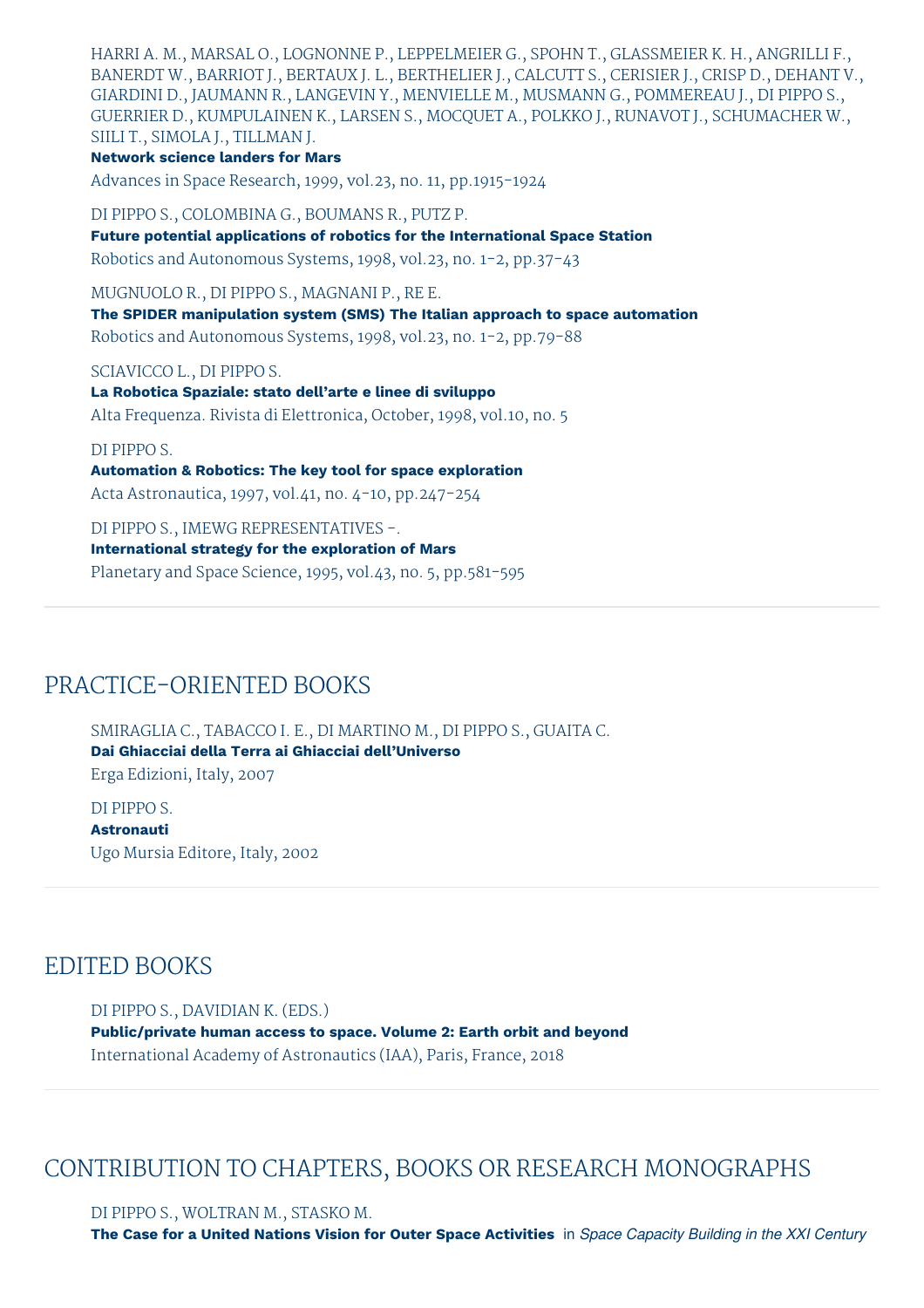Stefano Ferretti (Eds),Springer International Publishing, pp.21-31, 2020

GIOMMI P., ARRIGO G., DE ALMEIDA U. B., DE ANGELIS M., DEL RIO VERA J., DI CIACCIO S., DI PIPPO S., IACOVONI S., POLLOCK A.

**The Open Universe Initiative** in *Space Capacity Building in the XXI Century* Stefano Ferretti (Eds),Springer International Publishing, pp.377-386, 2020

#### DI PIPPO S.

**Supporting Sustainable Development with Outer Space Activities** in *Yearbook on Space Policy 2016* Cenan Al-Ekabi, Stefano Ferretti(Ed), Springer International Publishing, pp.199-207, 2018

# DI PIPPO S.

**Oltre le nuvole per aiutare il pianeta** in *100 donne contro gli stereotipi per la scienza* G. Pezzuoli, L. Seveso(Ed), Egea, pp.75-80, 2017

#### DI PIPPO S., PEROZZI E.

**European Operational Initiative on NEONear Earth Object (NEO) Hazard Monitoring** in *Handbook of Cosmic Hazards and Planetary Defense*

Joseph N. Pelton, Firooz Allahdadi (Eds),Springer International Publishing, pp.615-635, 2015

# INTERVIEW ARTICLES

#### DI PIPPO S.

**Space provides the required magnitude of perspectives. It unites us towards common goals** 2018, Journal of International Affairs

# **OTHER**

# DI PIPPO S. **Space as a driver for sustainable development** 2022, SDA Bocconi Insight - Podcast, Milano, Italy

#### PEROZZI E., DI PIPPO S.

**Parola di astronauta. Le nostre imprese nello spazio** 2019, Edizioni Lapis, Roma, Italy

HUNTRESS JR. W. T., DI PIPPO S. **La lunga strada verso Marte** 2005, Le Scienze, Italy

BRACCIAFERRI S., DI PIPPO S., CEGLIA E., ANNICIELLO L., FORTEZZA R.

**The Italian Space Agency (ASI) participation in the ISS 4S Taxi Flight mission "Marco Polo"**

2002, European Low Gravity Research Association - ELGRA Newsletter

DI PIPPO S.

# **Mars 2003 and Beyond: Drilling the Surface**

1999, Bulletin of the American Astronomical Society (BAAS)

DI PIPPO S., LONGO F., BARBIELLINI G., BUDINI G., PREST M., VACCHI A., CARAVEO P., MEREGHETTI S., PEROTTI F., TAFANI M., VERCELLONE S., COSTA E., COCCO V., MORSELLI A., PICOZZA P., DI COCCO G., LABANTI C., PELLIZZONI A.

# **GRB studies with AGILE**

1999, Bulletin of the American Astronomical Society (BAAS)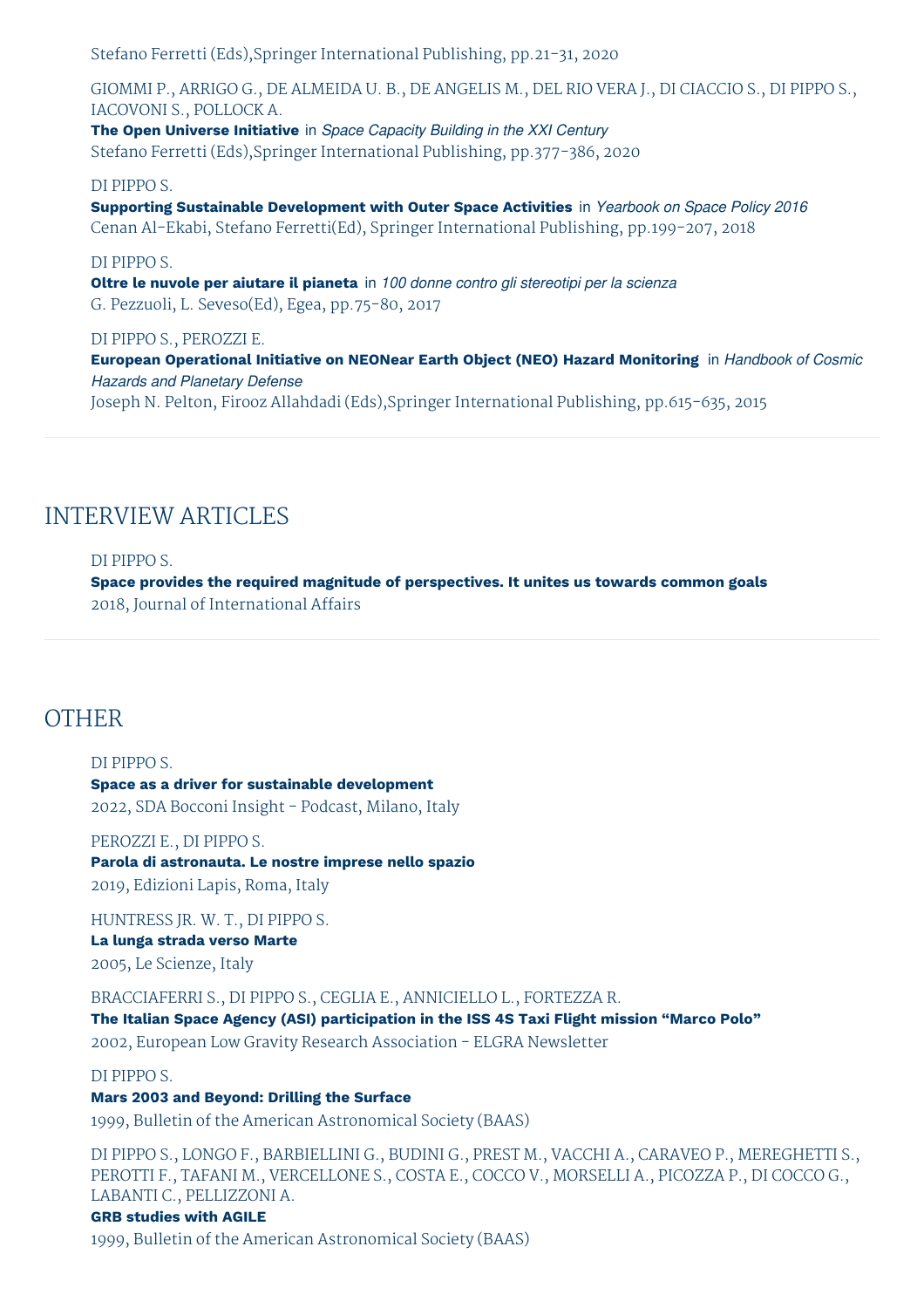VERCELLONE S., CARAVEO P., MEREGHETTI S., PEROTTI F., TAVANI M., BARBIELLINI G., LONGO F., BUDINI G., PREST M., VACCHI A., MORSELLI A., PICOZZA P., COCCO V., COSTA E., DI COCCO G., LABANTI C., DI PIPPO S., PELLIZZONI A.

**The AGILE mission and gamma-ray emitting AGNs** 1999, Bulletin of the American Astronomical Society (BAAS)

MUGNUOLO R., DI PIPPO S., MAGNANI P. G., RE E. **SPIDER: a manipulation system for payload servicing** 1997, ESA Publication: "Preparing for the future"

# DI PIPPO S. **Beyond this world: Scientific missions of the European Space Agency – Book review** 1995, Planetary and Space Science

# PROCEEDINGS/PRESENTATIONS

# DI PIPPO S., GADIMOVA S., WOLTRAN M.

**Four pillars to address the future of space**

*IAC 2016 Congress Proceedings, 67th International Astronautical Congress (IAC), 26–30 September, 2016, Guadalajara, Mexico*

# DI PIPPO S., KOFLER R., WOLTRAN M.

#### **Global Space governance and the future of space**

*IAC 2016 Congress Proceedings, 67th International Astronautical Congress (IAC), 26–30 September, 2016, Guadalajara, Mexico*

## BALOGH W., ST-PIERRE L., DI PIPPO S.

# **The United Nations Office for Outer Space Affairs and its contributions to implement the 2030 agenda for sustainable development**

*IAC 2016 Congress Proceedings, 67th International Astronautical Congress (IAC), 26–30 September, 2016, Guadalajara, Mexico*

# DI PIPPO S., DAVIDIAN K.

#### **An outline of the IAA study group 'public/private human access to space'**

*IAC 2013 Congress Proceedings, 64th International Astronautical Congress (IAC), 23-27 September, 2013, Beijing, China (PRC)*

# DI PIPPO S.

#### **Experience with European Collaborative Space Projects**

*IAC 2012 Congress Proceedings, 63rd International Astronautical Congress (IAC), 1–5 October, 2012, Naples, Italy*

# DI PIPPO S., GREGORY F., SGOBBA T.

**Pursuing the advancement of space safety: the case of ISSF & IAASS**

*IAC 2012 Congress Proceedings, 63rd International Astronautical Congress (IAC), 1–5 October, 2012, Naples, Italy*

# ESPINASSE S., CARPENTER J., FISACKERLY R., GARDINI B., HOUDOU B., DI PIPPO S., PRADIER A.

# **Preparations for ESA's first Lunar Lander**

*LEAG Annual Meeting, 16-19 November, 2009, Houston, TX, United States of America*

# CARPENTER J., HOUDOU B., FISACKERLY R., KOSCHNY D., PRADIER A., DI PIPPO S., GARDINI B.

# **Future Lunar Exploration activities in ESA**

*EGU-European Geosciences Union General Assembly 2009 - April 19-24, 2009, Wien, Austria*

# ESPINASSE S., DI PIPPO S.

# **Italy's plans for Moon Exploration**

*The 9th ILEWG International Conference on Exploration and Utilisation of the Moon (ICEUM9-ILC2007), October 22-26,*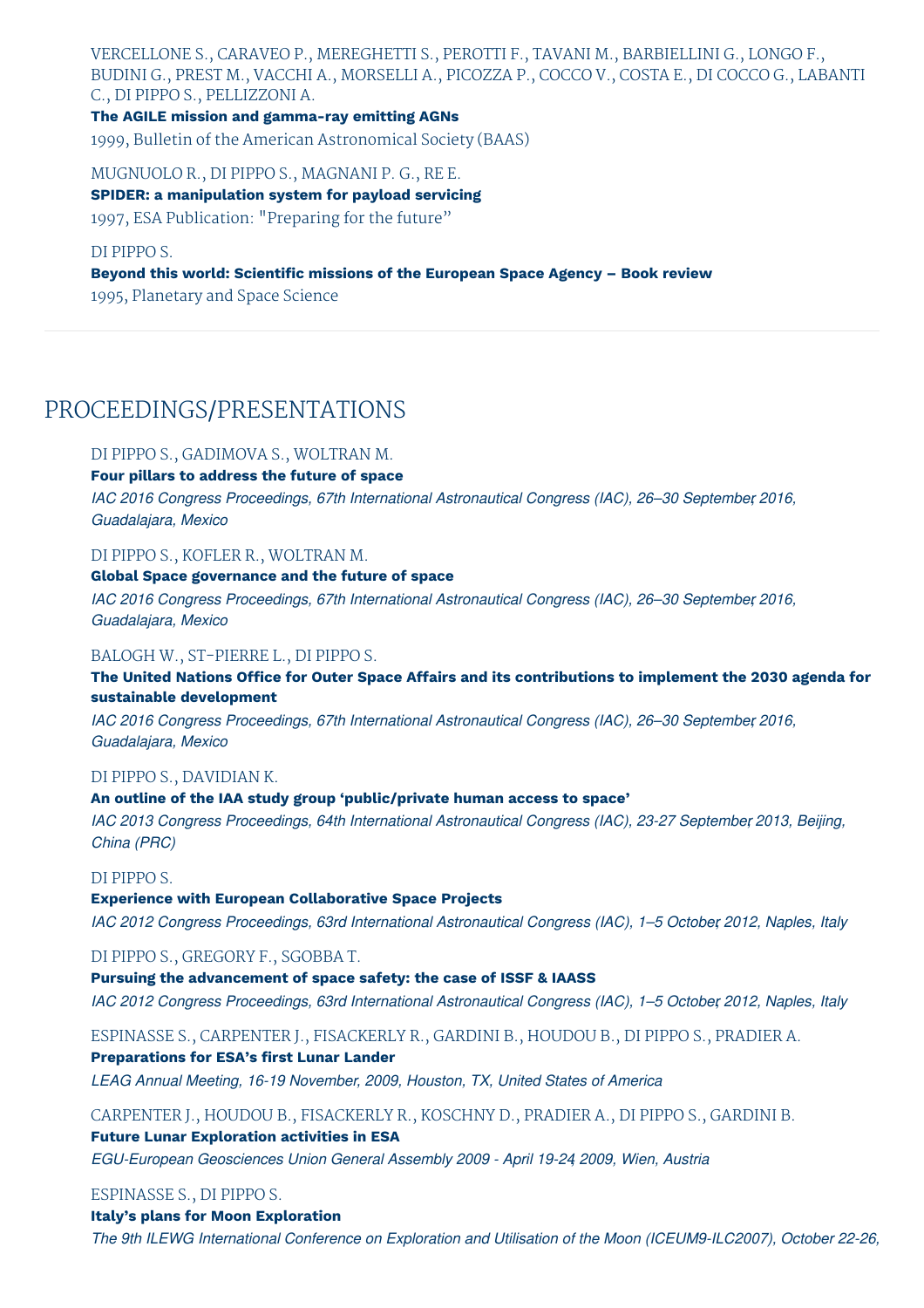*2007, Sorrento, Italy*

ESPINASSE S., DI PIPPO S.

# **Italy's vision for Moon Exploration**

*International Lunar Conference, July 23- 27, 2006, Beijing, China (PRC)*

## DI PIPPO S.

**AMS on ISS. Construction of a particle physics detector on the International Space Station – Special Edition**

III International Conference on Particles and Fundamental Physics in Space, Space Part -06, 19-21 April 2006, Beijing, *China (PRC)*

DI PIPPO S., FLAMINI E., LORENZONI L., OROSEI R., SEU R., SOMMA R.

**SHARAD: SHAllow Radar: The Search for SubSurface Water Reservoir on Mars**

*IGARSS03, July 21-25, 2003, Toulouse, France*

DI PIPPO S., BRACCIAFERRI F.

#### **Marco Polo: an Italian Mission scoring a lot of records**

*The World Space Congress, October 10-19, 2002, Houston, TX, United States of America*

STALIO R., SVELTO F., BONIFAZI C., D'AVERSA E., DI PIPPO S., MUSSO C., ZOFFOLI S., SALOTTI L., BIGNAMI G.

**Technological spin-offs of the PMST program of the Italian Space Agency (ASI)**

*2002 IEEE Aerospace Conference, March 9-16, 2002, Big Sky, Montana, United States of America*

MORSELLI A., BARBIELLINI G., BUDINI G., CARAVEO P., COCCO V., COSTA E., DI COCCO G., DI PIPPO S., LABANTI C., LONGO F., MEREGHETTI S., PELLIZZONI A., PEROTTI F., PICOZZA P., PREST M., TAVANI M., VERCELLONE S.

#### **The space gamma-ray observatory AGILE**

Proceedings of the 26th International Cosmic Ray Conference. - August 17-25 2000, Salt Lake City, Utah, United *States of America*

DI PIPPO S., MUGNUOLO R., BRACCIAFERRI F., WILLIAMS W., VISENTIN G., COLOMBINA G., POZZI E. **Payload Tutor (PAT): a relocatable Payload Robot for ISS Internal Automation System**

Proceedings of the Second European Symposium on the Utilization of the International Space Station - November, 16-*18, 1998, Noordwijk, Netherlands (The)*

ACETI R., PUTZ P., VISENTIN G., DI PIPPO S., HIRZINGER G.

# **Low Cost and Rapid Technology Assessment on the ISS: the ESA Technology Exposure Facility**

*49th International Astronautical Congress (Paper IAF-98-J.5.05) – 28 September – 2 October, 1998, Melbourne, Australia*

# DI PIPPO S.

#### **The ASI "Science Small Missions" Program**

*4th International Symposium on Small Satellites, Systems and Services – 14-18 September, 1998, Antibes, France*

WITTMANN K., FEUERBACHER B., ULAMEC S., ROSENBAUER H., BIBRING J. P., MOURA D., MUGNUOLO R., DI PIPPO S., SZEGO K., HAERENDEL G.

# **ROSETTA Lander In Situ Characterization of a Comet Nucleus**

3rd IAA International Conference on Low-Cost Planetary Missions - 27 April-1 May, 1998, Pasadena, United States of *America*

# DI PIPPO S., TORFS D., COLOMBINA G., DIDOT F., PUTZ P., LOSITO S.

# **JERICO: a dextrous robot system for exposed payload manipulation on a space station**

*Proceedings of the International Symposium on Artificial Intelligence, Robotics and Automation in Space (i- SAIRAS '97), 14-16 July, 1997, Tokyo, Japan*

MUGNUOLO R., DI PIPPO S., MAGNANI P. G., RE E.

# **The SPIDER manipulation system (SMS)**

*Proceedings of the International Symposium on Artificial Intelligence, Robotics and Automation in Space (i-SAIRAS*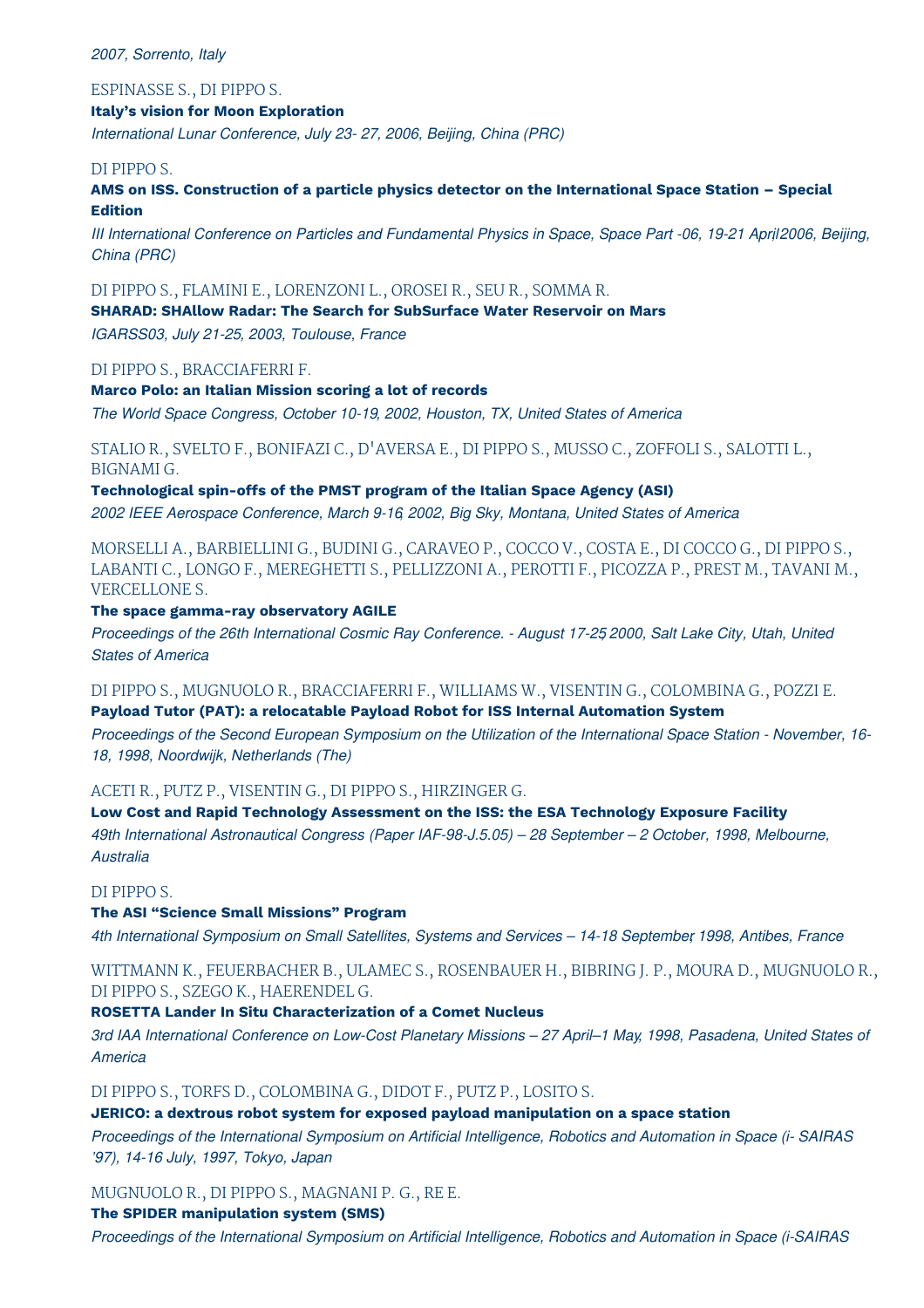# *'97), 14-16 July, 1997, Tokyo, Japan*

#### RUM G., DI PIPPO S.

## **Italian Space Agency Views and Perspectives**

*Proceedings of the International Workshop on Innovations for Competitiveness, 19-21 March, 1997, Noordwijk, Netherlands (The)*

#### DI PIPPO S.

#### **ASI Space Automation and Robotics programs**

Applied Mechanics in the Americas, Vol. 4, pp. 466-469 - Proceedings Fifth Pan American Congress on Applied *Mechanics (PACAM V), January 2-4, 1997, San Juan, Puerto Rico, United States of America*

#### DIDOT S., DETTMANN J., ACETI R., DI PIPPO S.

## **Autonomous Robotic Payload Servicing on MIR: the JERICO project**

*Proceedings of the 4th ESA workshop on Advanced Space Technologies for Robot Applications "ASTRA '96", November 6-7, 1996, Noordwijk, Netherlands (The)*

#### DI PIPPO S., COLOMBINA G.

#### **Robotics for the International Space Station**

*Proceedings of the 4th ESA workshop on Advanced Space Technologies for Robot Applications "ASTRA '96", November 6-7, 1996, Noordwijk, Netherlands (The)*

#### DI PIPPO S.

#### **ASI's Space Automation and Robotics Programs: the second step**

*Proceedings of the 3rd International Symposium on Artificial Intelligence, Robotics and Automation for Space (i-SAIRAS '94), October 18-20, 1994, Pasadena, United States of America*

#### DI PIPPO S., PRENDIN W., GASPARONI F.

# **Planetary stations and Abyssal Benthic Laboratories: an Overview of Parallel Approaches for Long-Term Investigation in Extreme Environments**

*Proceedings of the 3rd International Symposium on Artificial Intelligence, Robotics and Automation for Space (i-SAIRAS '94), October 18-20, 1994, Pasadena, United States of America*

#### DI PIPPO S., BARRACO I.

#### **New perspectives for the SPIDER project**

*Proceedings of the IARP (International Advanced Robotics Programme) second workshop of Robotics in Space, July 6-8, 1994, Montreal, Canada*

## DI PIPPO S., ET AL. -.

#### **A sensor testing Laboratory for Space Robotics: a distributed approach to future European A/R Programs**

*Proceedings of the 3rd ESA workshop on Advanced Space Technologies for Robot Applications "ASTRA 94", 27-28 April, 1994, Noordwijk, Netherlands (The)*

## DI PIPPO S., ET AL. -.

#### **SPIDER manipulation system: design and development**

*Proceedings of the Artificial Intelligence, Robotics and Automation in Space symposium, September 1992, Toulouse, France*

# DI PIPPO S.

#### **The strategic role of Automation and Robotics for Columbus Utilization**

*Proceedings of the European "International Space Year" Conference, 30 March-4 Apri,l 1992, Munich, Germany*

# DI PIPPO S.

# **ASI's Space Automation & Robotics Programs**

*Proceedings of the IARP (International Advanced Robotics Programme) first workshop on Robotics in Space, 17-18 June, 1991, Pisa, Italy*

# DI PIPPO S.

# **ASI's Space Programs**

*Proceedings of the International Symposium on Artificial Intelligence, Robotics and Automation in Space, 18-20*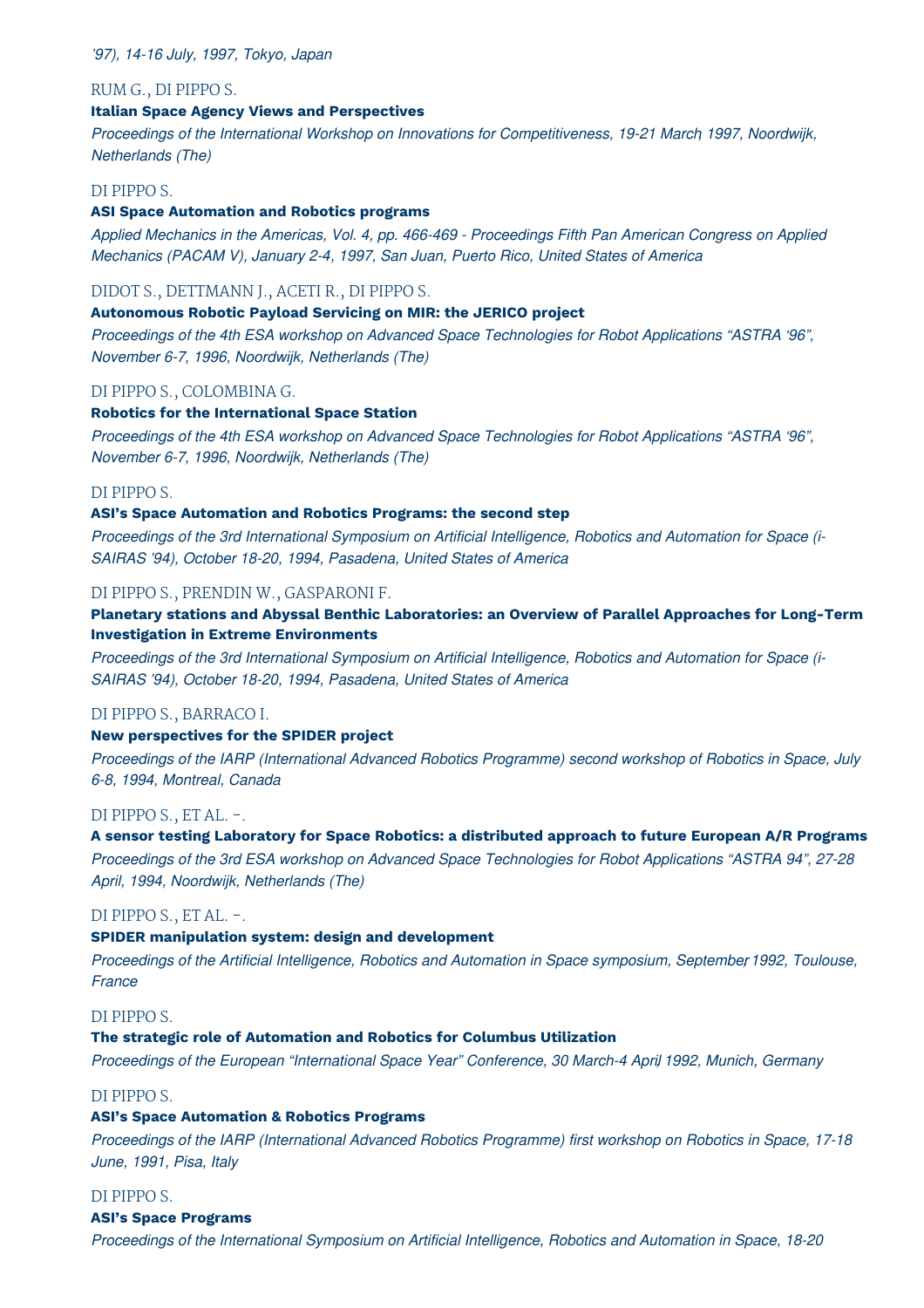#### *November, 1990, Kobe, Japan*

#### PRENDIN W., TERRIBILE A., DI PIPPO S.

**Telerobotics: a key area for possible technology transfer from underwater to space** *Proceedings of the Space & Sea Colloquium, 24- 26 September, 1990, Paris, France*

#### DI PIPPO S., MAGNANI P. G., PRENDIN W., TERRIBILE A.

#### **The SPIDER robotic system**

*Second European In-orbit operations Technology Symposium, 12-14 September, 1989, Toulouse, France*

#### DI PIPPO S., GROSSI M., LORENZINI E.

#### **The use of SPIDER in conjunction with TSS**

3rd Tethers in Space/ Toward Flight International Conference, May 17-19, 1989, San Francisco, CA, United States of *America*

#### DI PIPPO S., PASQUARIELLO G., LABINI SYLOS G.

## **Information management in an integrated space tele robot**

*NASA Conference on Space Telerobotics (Vol. 4 p. 157-166), January 31-February 2, 1989, Pasadena, United States of America*

## DI PIPPO S., ET AL. -.

**Il Telerilevamento in Italia. Programmi ed attività dell'Agenzia Spaziale Italiana** *Second AIT (National Remote Sensing Association) National Congress, 9-11 November, 1988, Bolzano, Italy*

#### DI PIPPO S., SYLOS LABINI G.

# **Space Inspection Device for Extravehicular Repairs: SPIDER system**

*39th Congress of the International Astronautical Federation (Paper IAF-88-029), 8-15 Octobe,r1988, Bangalore, India*

# RESEARCH NOTES OR SHORT ARTICLES IN JOURNALS

#### DI PIPPO S.

**Space technology and the implementation of the 2030 agenda** 2019, UN Chronicle

#### DI PIPPO S.

# **A new step for European space transportation** 2011, ESA Bulletin

#### DI PIPPO S.

**Celebrating the accomplishment, preparing the future** 2008, ESA Bulletin

#### MESSINA P., GARDINI B., SACOTTE D., DI PIPPO S.

# **The Aurora program – Europe's frame work for space exploration** 2006, ESA Bulletin

# RESEARCH REPORTS

ASGHAR A., CHRISTENSEN C., DI PIPPO S., HOLLA-MAINI A., MOHSEN AL HUSSEINI A., MACDONALD A., ONODA M., STOFAN E. **Space for Net Zero - Global Future Council on Space, White Paper** 2021, World Economic Forum